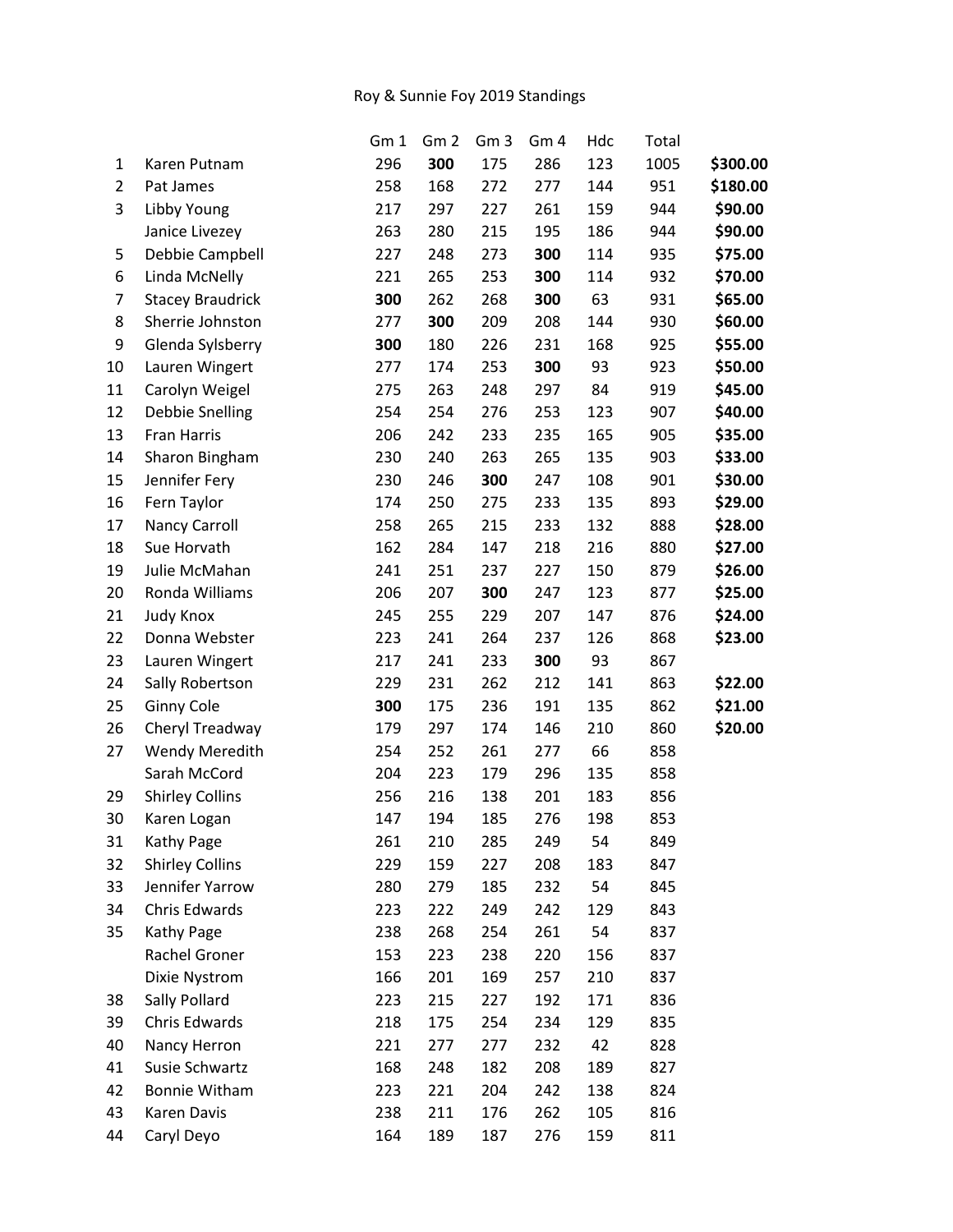|    | <b>Bert Bartel</b>     | 240 | 210 | 205 | 144 | 156 | 811 |
|----|------------------------|-----|-----|-----|-----|-----|-----|
| 46 | Aubrey Eveland-DeWan   | 194 | 240 | 141 | 211 | 165 | 810 |
|    | Marilyn Husser         | 200 | 216 | 131 | 211 | 183 | 810 |
| 48 | Patti Serdar           | 185 | 141 | 190 | 209 | 225 | 809 |
| 49 | <b>Eloise Nelson</b>   | 162 | 191 | 139 | 242 | 213 | 808 |
|    | Deborah Bales          | 166 | 155 | 266 | 202 | 174 | 808 |
| 51 | Judy Reid              | 231 | 207 | 183 | 206 | 162 | 806 |
| 52 | Nadean Cox             | 223 | 176 | 153 | 215 | 189 | 803 |
| 53 | Patsy Hendricks        | 245 | 204 | 173 | 262 | 90  | 801 |
|    | Flo Calhoun            | 227 | 143 | 219 | 235 | 120 | 801 |
| 55 | Virginia Wasson        | 234 | 177 | 231 | 216 | 117 | 798 |
| 56 | Shari Shroyer          | 211 | 177 | 268 | 187 | 129 | 795 |
| 57 | Pat McFarland          | 124 | 140 | 187 | 188 | 273 | 788 |
| 58 | Wanda Baxter           | 212 | 165 | 112 | 187 | 219 | 783 |
| 59 | Kathy Puckett          | 206 | 191 | 208 | 230 | 138 | 782 |
|    | Josie Algeciras        | 286 | 183 | 169 | 166 | 144 | 782 |
|    | Sharon Livezey         | 166 | 245 | 180 | 168 | 189 | 782 |
| 62 | Karen Albrich          | 240 | 218 | 148 | 167 | 150 | 775 |
| 63 | Wanita Miller          | 244 | 194 | 234 | 138 | 102 | 774 |
| 64 | Charlene Johnson       | 214 | 174 | 115 | 172 | 213 | 773 |
| 65 | Libby Young            | 204 | 201 | 126 | 208 | 159 | 772 |
| 66 | Linda Hughes           | 190 | 162 | 200 | 187 | 189 | 766 |
| 67 | <b>Tiffany Beckner</b> | 172 | 174 | 182 | 169 | 237 | 765 |
|    | Lin Allen              | 196 | 196 | 208 | 152 | 165 | 765 |
| 69 | Karen Campbell         | 219 | 226 | 201 | 180 | 117 | 763 |
|    | Ardys Hedy-Bash        | 165 | 192 | 193 | 162 | 213 | 763 |
| 71 | Mary Grugett           | 117 | 151 | 228 | 192 | 189 | 760 |
| 72 | Bobi Osaki             | 160 | 228 | 188 | 161 | 180 | 757 |
| 73 | Helen Shanklin         | 132 | 262 | 166 | 175 | 153 | 756 |
|    | Debbie Sedlacek        | 198 | 184 | 169 | 215 | 159 | 756 |
| 75 | Jan McNaughton         | 173 | 206 | 165 | 191 | 180 | 750 |
| 76 | Lona Libolt            | 177 | 118 | 197 | 138 | 237 | 749 |
|    | Ruth Wood              | 229 | 146 | 104 | 0   | 270 | 749 |
| 78 | Kat Koetz              | 226 | 161 | 192 | 135 | 168 | 747 |
| 79 | Diane Guth             | 166 | 185 | 202 | 211 | 147 | 745 |
|    | Pam Peck               | 206 | 178 | 172 | 158 | 189 | 745 |
| 81 | <b>Barbara Hopkins</b> | 139 | 185 | 241 | 148 | 168 | 742 |
| 82 | <b>Bonny Smith</b>     | 169 | 193 | 233 | 123 | 141 | 736 |
| 83 | Cherri Waterbury       | 181 | 165 | 189 | 139 | 201 | 736 |
| 84 | Georganne Crumley      | 151 | 170 | 141 | 229 | 180 | 730 |
| 85 | Meridith Kincaid       | 207 | 219 | 174 | 170 | 120 | 720 |
| 86 | <b>April Melton</b>    | 207 | 125 | 173 | 130 | 207 | 717 |
| 87 | Corina Bergeland       | 170 | 205 | 181 | 163 | 159 | 715 |
| 88 | Liz La Mar             | 197 | 191 | 196 | 206 | 114 | 713 |
| 89 | TJ Gillson             | 165 | 149 | 150 | 178 | 216 | 709 |
| 90 | <b>Judy York</b>       | 160 | 219 | 221 | 163 | 105 | 708 |
| 91 | Elizabeth Kalowski     | 192 | 153 | 181 | 136 | 180 | 706 |